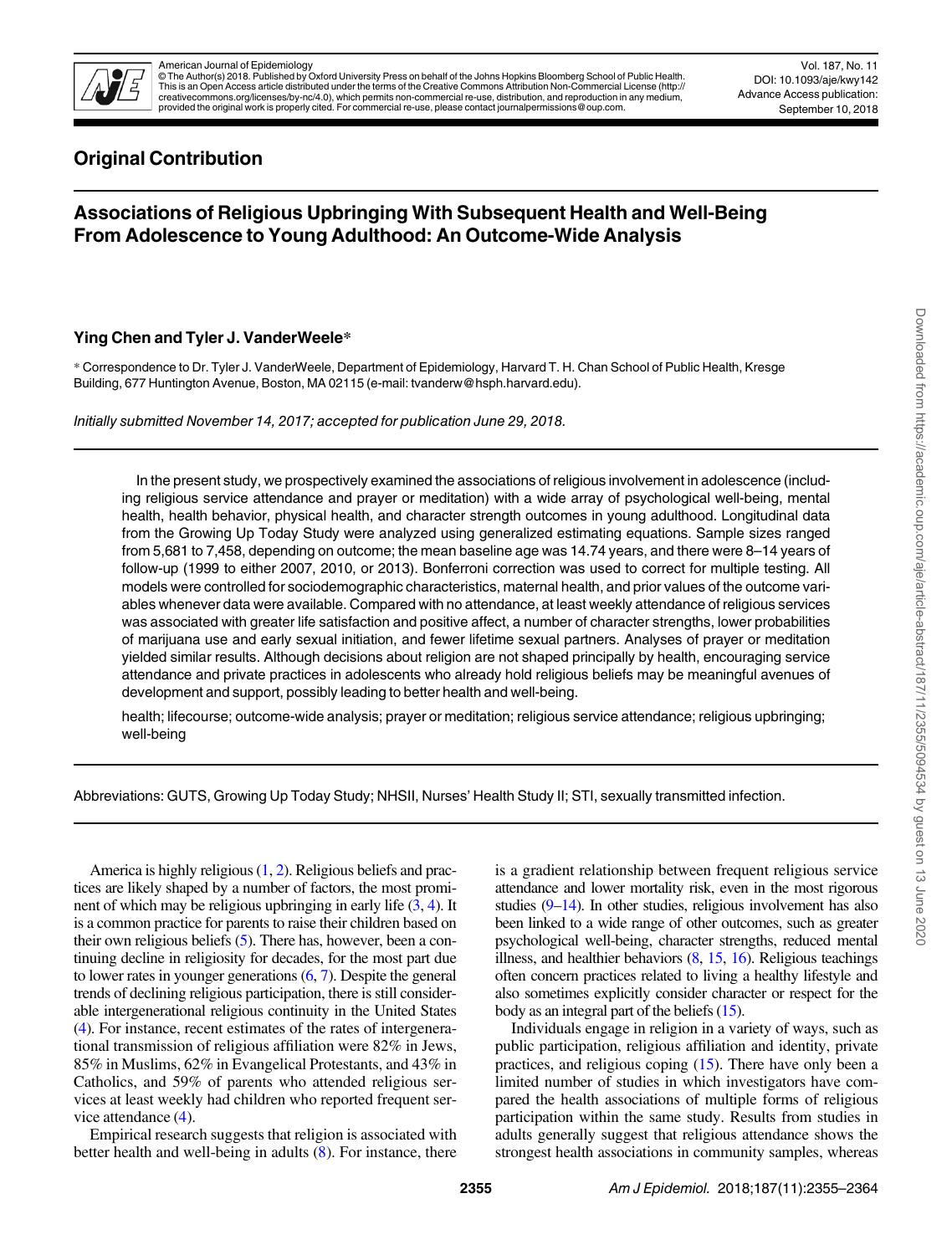religious coping is a prominent predictor for recovery and survival in clinically ill populations [\(13,](#page-9-0) [15](#page-9-0), [17](#page-9-0)).

To date, prior studies have mostly been conducted in adults. However, research has increasingly suggested that religion may confer lifecourse influences and that religion may have even more profound health effects at younger ages [\(18](#page-9-0), [19](#page-9-0)). Existing evidence in adolescents suggests that religious involvement may protect against certain behaviors and promote positive practices [\(20](#page-9-0)–[23\)](#page-9-0). These studies are, however, subject to certain limitations. Specifically, much of the prior work is cross-sectional. There is often limited control for baseline characteristics, and reverse causation often cannot be ruled out. For example, an observed inverse association between service attendance and depression may be confounded by prior depression status, because depression may affect subsequent service attendance [\(24](#page-9-0)). In addition, different aspects of religious involvement are often examined in separate studies and a limited number of outcomes are investigated, so that existing evidence remains scattered across studies. It may be important to examine multiple health and well-being outcomes simultaneously within the same study  $(25, 26)$  $(25, 26)$  $(25, 26)$  $(25, 26)$ .

To provide additional insights into the role of religious upbringing, we used an outcome-wide analytic approach [\(26](#page-9-0)) to prospectively examine the associations of religious involvement in adolescence with a wide array of psychological, mental, behavioral, physical health, and character strengths outcomes in young adulthood. The 2 aspects of religious participation that were examined were frequency of religious service attendance (a form of public participation) and frequency of prayer or meditation (a form of private practice). The independent associations of service attendance and prayer or meditation across outcomes were also examined in a secondary analysis. We hypothesized that both frequent service attendance and prayer or meditation are each associated with greater psychological, mental, behavioral, and physical health and character strengths outcomes. Drawing upon prior literature in adults [\(13,](#page-9-0) [15,](#page-9-0) [17\)](#page-9-0), we expected that service attendance would have stronger associations with various outcomes than would prayer or meditation.

### **METHODS**

We used longitudinal data from the Nurses' Health Study II (NHSII) and the Growing Up Today Study (GUTS). NHSII was initiated in 1989, and it enrolled 116,430 nurses aged 25–42 years. In 1996, NHSII participants with children between 9 and 14 years of age were invited to have their children participate in another cohort of GUTS. A total of 16,882 children completed the questionnaires about their health. NHSII and GUTS participants continue to be followed up with mailed or Web-based questionnaires annually or biennially ([27](#page-9-0), [28](#page-9-0)). This study was approved by the Brigham and Women's Hospital Institutional Review Boards.

Religious participation was first assessed in the GUTS 1999 questionnaire wave; therefore, this year was considered as baseline for the present study. The outcome variables were assessed in the most recent waves, either the 2010 wave (for participants aged 23–30 years) or the 2013 or 2007 wave (if data were not available

in the 2010 wave). Of respondents to the 1999 questionnaire  $(n = 12,410)$ , those with missing data on the exposure  $(n = 1,597)$ on religious service attendance and  $n = 1.621$  on prayer or meditation) or the outcome variable ( $n$  ranged from 3,355 to 5,124 for analyses on service attendance and from 3,341 to 5,108 for analyses on prayer or meditation, depending on the outcome) were removed from each analysis involving those variables. Missing data on the covariates were imputed from the previous questionnaire year; if no such data were available, the mean values (for continuous variables) or values of the largest category (for categorical variables) of the nonmissing data were used for imputation. This yielded samples of 5,689–7,458 individuals (up to 1,329 were siblings) for analyses on service attendance and 5,681–7,448 individuals (up to 1,325 were siblings) for analyses on prayer or meditation, depending on the outcome. Compared with participants who were lost to follow-up in the 2010 questionnaire wave, those who remained in the cohort were older and healthier, had a higher socioeconomic status, and were more likely to report frequent religious participation at baseline; in addition, a higher percentage was female (Web Table 1, available at [https://academic.oup.com/aje\)](https://academic.oup.com/aje).

Web Table 2 shows the timing of the assessment of all variables. The exposure variables (service attendance and prayer or meditation) were assessed in the GUTS 1999 questionnaire wave (participants aged 12–19 years). To reduce the possibility of reverse causation, prior values of the outcome variables assessed in wave 1998 or 1999 were used as a covariate whenever available.

#### Exposure assessment

Religious service attendance. Frequency of religious service attendance (1999 wave) was measured using the question, "How often do you go to religious meetings or services?" Response options ranged from 1 (never) to 5 (more than once per week). Responses were grouped into 3 categories: never, less than once per week, and at least once per week [\(29\)](#page-9-0).

Prayer or meditation. Frequency of prayer or meditation (1999 wave) was assessed with the question, "How often do you pray or meditate?" Response categories ranged from 1 (never) to 4 (once per day or more).

#### Outcome assessment

A wide array of psychological well-being (life satisfaction, positive affect, self-esteem, emotional processing, and emotional expression), character strengths (frequency of volunteering, sense of mission, forgiveness of others, and being registered to vote), physical health (number of physical health problems and overweight/obesity), mental health (depression, anxiety, and probable posttraumatic stress disorder), and health behavioral (cigarette smoking, frequent binge drinking, marijuana use, other illicit drug use, prescription drug misuse, number of lifetime sexual partners, early sexual initiation, history of sexually transmitted Infections (STIs), teen pregnancy, abnormal Pap test results) outcomes were assessed (waves 2010, 2013, or 2007). See Web Table 3 and the Web Appendix for details on each measurement.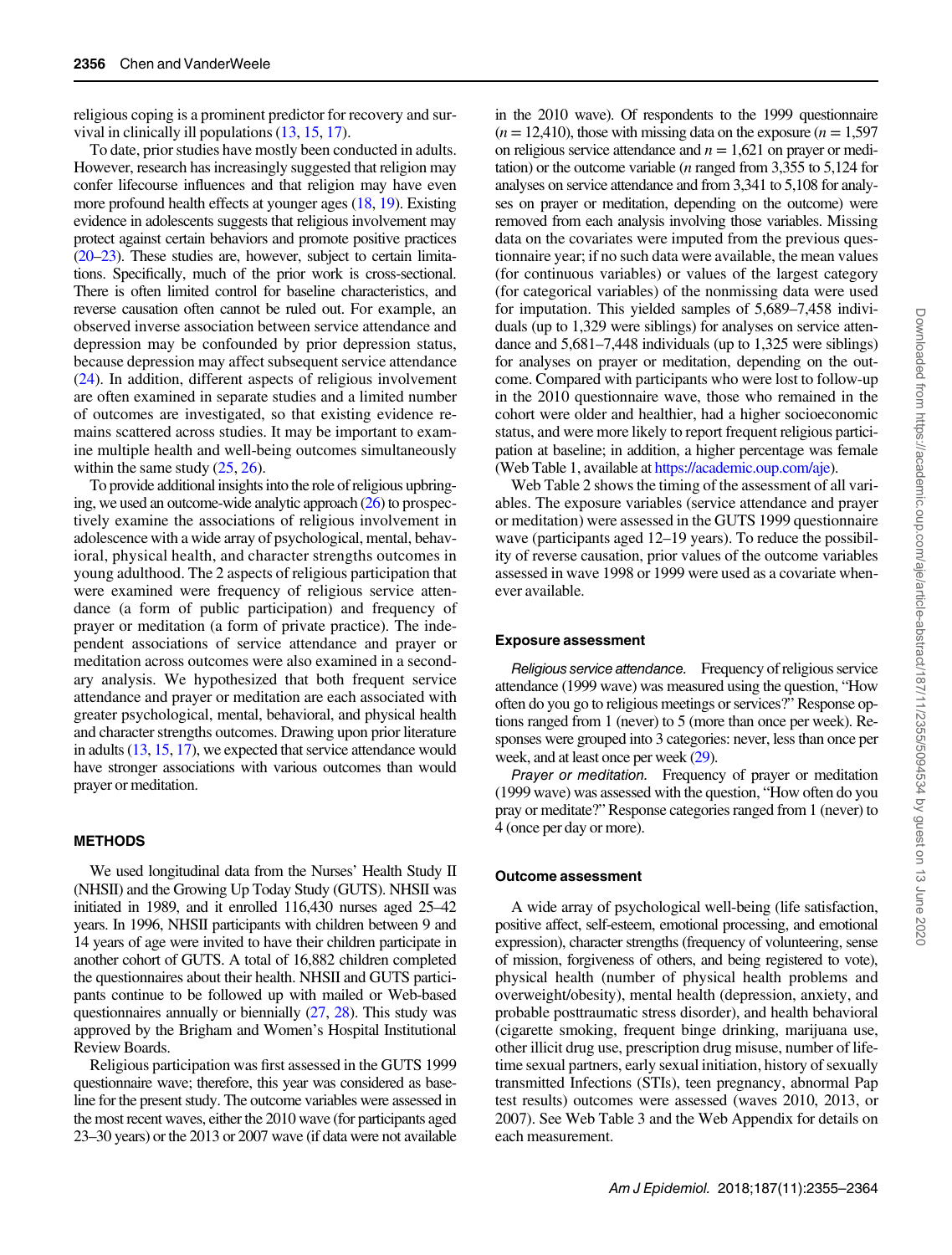## Covariates assessment

Sociodemographic characteristics. Sociodemographic covariates included participant age (in years), sex (female or male), race (white or nonwhite), and geographic region (West, Midwest, South, or Northeast) (GUTS 1999). Maternal covariates included maternal age (in years; NHSII 1999), race (white or nonwhite; NHSII 1999), marital status (NHSII 1997), subjective socioeconomic status in the United States and in the community (both rated on a scale from 1 to 10), and pretax household income (<\$50,000, \$50,000–\$74,999, \$75,000–\$99,999, or ≥\$100,000; NHSII 2001). We also considered census-tract college education rate (used as a continuous variable) and median income (<\$50,000, \$50,000–\$74,999, \$75,000–\$99,999, or ≥\$100,000; NHSII 2001).

Maternal depression. The 5-item Mental Health Index [\(30\)](#page-9-0) was used to measure maternal depressive symptoms over the past 4 weeks (NHSII 1997). As in prior work, a score less than 53 was considered to be an indicator of probable depression [\(31\)](#page-9-0).

Maternal smoking. The mothers also reported their current smoking status (NHSII 1997). The response categories were yes and no.

Prior values of the outcome variables. To reduce the possibility of reverse causation, we adjusted for prior values of the outcome variables whenever data were available. Specifically, adjustments were made for prior depressive symptoms, weight status, smoking, drinking, marijuana use, other drug use, prescription drug misuse, number of lifetime sexual partners, history of early sexual initiation, history of STIs, and history of pregnancy (GUTS 1998 or 1999).

# Statistical analyses

All statistical analyses were performed using SAS, version 9.4 (SAS Institute, Inc., Cary, North Carolina) (P values were calculated based on 2-sided tests). Distributions of participant characteristics in the full analytic samples were first examined. Next,  $\chi^2$  test and analysis of variance test were used to examine the associations of service attendance and prayer or meditation with covariates separately.

In primary analyses, multiple generalized estimating equations were first used to regress each health and well-being outcome on religious service attendance in separate models, with adjustment for clustering by sibling status. Continuous outcomes were standardized (mean  $= 0$ , standard deviation, 1) to facilitate comparison of effect estimates across outcomes. Bonferroni correction was used to correct for multiple testing. For all analyses, we adjusted for sociodemographic characteristics, maternal health, and prior values of the outcome variables whenever available. Next, we reanalyzed the primary sets of models with prayer or meditation as the exposure. Lastly, we included service attendance and prayer or meditation simultaneously in the models to examine their independent associations across outcomes.

Sensitivity analyses were performed to assess the robustness of the observed associations to unmeasured confounding [\(32,](#page-9-0) [33](#page-9-0)). Specifically, we calculated E-values ([33\)](#page-9-0), which indicate the minimum strength of association that an unmeasured confounder would need to have with both the exposure and the outcome on the risk ratio scale to fully account for an observed exposure-outcome association, above and beyond the measured covariates.

# RESULTS

## Descriptive analyses

In the full analytic sample, participants were predominantly white, a higher percentage was female, and most had a high family socioeconomic status (Web Tables 4 and 5). The mean baseline age was 14.74 (standard deviation, 1.66) years. Nearly 60% of the participants attended religious services at least weekly, and 36% reported prayer or meditation at least once per day. Participant characteristics by frequency of service attendance are shown in Table [1,](#page-3-0) and characteristics by frequency of prayer or meditation are shown in Web Table 6.

## Religious service attendance, health, and well-being

Compared with never attendance, at least weekly service attendance was subsequently associated with greater life satisfaction and positive affect, greater volunteering, greater sense of mission, more forgiveness, and lower probabilities of drug use and early sexual initiation (Table [2\)](#page-4-0). It was also possibly associated with fewer depressive symptoms and lower probabilities of probable posttraumatic stress disorder, cigarette smoking, prescription drug misuse, history of STIs, and abnormal Pap test results, although the associations did not reach  $P < 0.05$ after correction for multiple testing. In comparison, there was little difference between less than weekly and never attendance of services except for in the character outcomes.

When service attendance and prayer or meditation were simultaneously included in the model, the associations of service attendance with outcomes were mostly attenuated (Web Table 7), which may be due to the correlation between service attendance and prayer or meditation  $(r = 0.60)$ . Nevertheless, the associations of service attendance with volunteering, forgiveness, marijuana use, early sexual initiation, and the number of lifetime sexual partners remained at the level  $P < 0.05$  even after correction for multiple testing.

# Prayer or meditation, health, and well-being

Compared with never praying or meditating, at least daily practice was associated with greater positive affect, emotional processing, and emotional expression; greater volunteering, greater sense of mission, and more forgiveness; lower likelihoods of drug use, early sexual initiation, STIs, and abnormal Pap test results; and fewer lifetime sexual partners (Table [3](#page-5-0)). It was also possibly associated with greater life satisfaction and self-esteem, greater likelihood of being registered to vote, fewer depressive symptoms, and a lower risk of cigarette smoking, although the associations did not reach a level of  $P < 0.05$  after correction for multiple testing. Somewhat unexpectedly, compared with never praying or meditating, at least daily practice was possibly associated with more, rather than fewer, physical health problems. A comparison of less than daily praying or meditating with never showed little difference, with only a few exceptions. For example, prayer or meditation was positively associated with volunteering, sense of mission, and forgiveness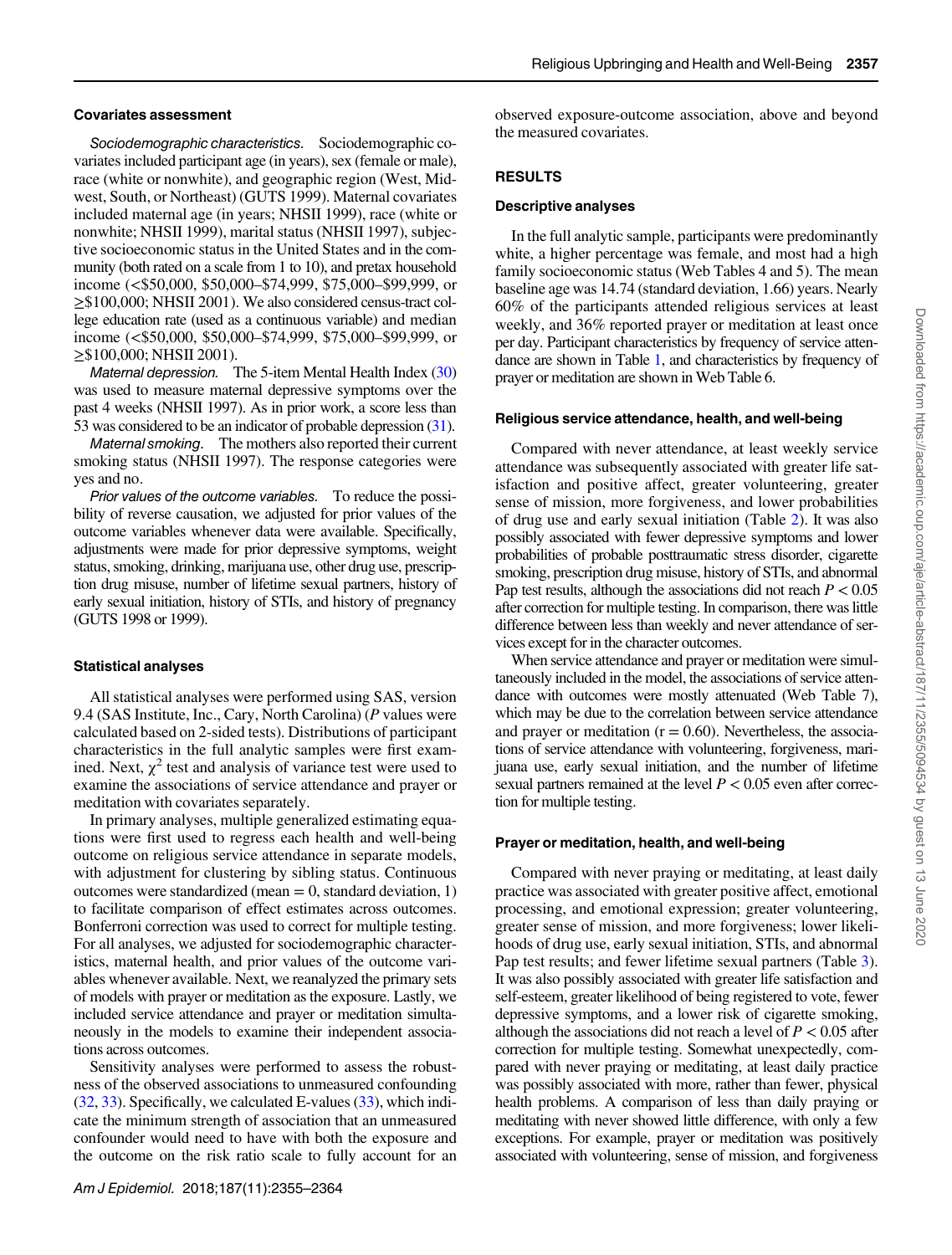<span id="page-3-0"></span>Table 1. Distribution of Participant Characteristics by Frequency of Religious Service Attendance at Study Baseline ( $n = 10,813$ ), Growing Up Today Study, 1999

|                                                            | Frequency of Religious Service Attendance <sup>a</sup> |                       |       |                                          |       |                                          |           |  |  |
|------------------------------------------------------------|--------------------------------------------------------|-----------------------|-------|------------------------------------------|-------|------------------------------------------|-----------|--|--|
| <b>Participant Characteristic</b>                          |                                                        | Never ( $n = 1,703$ ) |       | Less Than Once per<br>Week $(n = 2,922)$ |       | At Least Once per Week<br>$(n = 6, 188)$ | P Value   |  |  |
|                                                            | %                                                      | Mean (SD)             | %     | Mean (SD)                                | %     | Mean (SD)                                |           |  |  |
| Sociodemographic factors                                   |                                                        |                       |       |                                          |       |                                          |           |  |  |
| Age, years <sup>b</sup>                                    |                                                        | 15.03 (1.66)          |       | 14.94 (1.67)                             |       | 14.56 (1.64)                             | < 0.001   |  |  |
| Male sex                                                   | 44.86                                                  |                       | 40.97 |                                          | 40.16 |                                          | 0.002     |  |  |
| White race                                                 | 90.04                                                  |                       | 93.69 |                                          | 94.07 |                                          | $<$ 0.001 |  |  |
| Geographic region                                          |                                                        |                       |       |                                          |       |                                          | < 0.001   |  |  |
| West                                                       | 27.97                                                  |                       | 15.31 |                                          | 11.34 |                                          |           |  |  |
| Midwest                                                    | 27.44                                                  |                       | 32.43 |                                          | 39.23 |                                          |           |  |  |
| South                                                      | 9.25                                                   |                       | 13.15 |                                          | 16.47 |                                          |           |  |  |
| Northeast                                                  | 35.34                                                  |                       | 39.11 |                                          | 32.97 |                                          |           |  |  |
| Mother's age, years <sup>b</sup>                           |                                                        | 44.91 (3.62)          |       | 44.37 (3.53)                             |       | 43.81 (3.52)                             | $<$ 0.001 |  |  |
| Mother's race (white)                                      | 95.42                                                  |                       | 97.53 |                                          | 97.72 |                                          | $<$ 0.001 |  |  |
| Mother married                                             | 87.61                                                  |                       | 89.32 |                                          | 94.88 |                                          | < 0.001   |  |  |
| Mother's subjective SES in the Uniteed States <sup>b</sup> |                                                        | 7.15(1.35)            |       | 7.13(1.32)                               |       | 7.14(1.28)                               | 0.90      |  |  |
| Mother's subjective SES in the community <sup>b</sup>      |                                                        | 6.87(1.61)            |       | 6.98(1.56)                               |       | 7.08(1.53)                               | < 0.001   |  |  |
| Pretax household income                                    |                                                        |                       |       |                                          |       |                                          | < 0.001   |  |  |
| $<$ \$50,000                                               | 11.74                                                  |                       | 12.67 |                                          | 13.67 |                                          |           |  |  |
| \$50,000-\$74,999                                          | 23.40                                                  |                       | 21.97 |                                          | 24.83 |                                          |           |  |  |
| \$75,000 - \$99,999                                        | 20.73                                                  |                       | 21.43 |                                          | 23.60 |                                          |           |  |  |
| $>$ \$100,000                                              | 44.13                                                  |                       | 43.94 |                                          | 37.90 |                                          |           |  |  |
| Census tract college education rate, b %                   |                                                        | 33.45 (16.77)         |       | 32.81 (16.40)                            |       | 30.33 (15.81)                            | $<$ 0.001 |  |  |
| Census tract median income                                 |                                                        |                       |       |                                          |       |                                          | < 0.001   |  |  |
| $<$ \$50,000                                               | 22.91                                                  |                       | 23.44 |                                          | 28.18 |                                          |           |  |  |
| \$50,000 - \$74,999                                        | 45.53                                                  |                       | 46.34 |                                          | 48.03 |                                          |           |  |  |
| \$75,000 - \$99,999                                        | 22.39                                                  |                       | 22.93 |                                          | 18.29 |                                          |           |  |  |
| $\geq$ \$100,000                                           | 9.17                                                   |                       | 7.29  |                                          | 5.49  |                                          |           |  |  |
| Maternal health                                            |                                                        |                       |       |                                          |       |                                          |           |  |  |
| Maternal depression                                        | 11.14                                                  |                       | 12.14 |                                          | 9.21  |                                          | < 0.001   |  |  |
| Maternal current smoking                                   | 9.87                                                   |                       | 9.31  |                                          | 5.37  |                                          | <0.001    |  |  |
| Prior health status or prior health behaviors              |                                                        |                       |       |                                          |       |                                          |           |  |  |
| Prior depressive symptoms <sup>b</sup>                     |                                                        | 1.26(0.62)            |       | 1.24(0.58)                               |       | 1.16(0.57)                               | < 0.001   |  |  |
| Prior overweight or obesity                                | 21.09                                                  |                       | 19.18 |                                          | 19.68 |                                          | 0.30      |  |  |
| Prior cigarette smoking                                    | 24.85                                                  |                       | 22.59 |                                          | 12.70 |                                          | < 0.001   |  |  |
| Prior alcohol drinking                                     | 13.79                                                  |                       | 12.16 |                                          | 4.97  |                                          | < 0.001   |  |  |
| Prior marijuana use                                        | 21.97                                                  |                       | 17.46 |                                          | 7.03  |                                          | < 0.001   |  |  |
| Prior drug use other than marijuana                        | 8.93                                                   |                       | 5.50  |                                          | 2.40  |                                          | < 0.001   |  |  |
| Prior prescription drug misuse                             | 8.83                                                   |                       | 8.36  |                                          | 5.30  |                                          | < 0.001   |  |  |
| Prior number of lifetime sexual partners <sup>b</sup>      |                                                        | 0.40(1.10)            |       | 0.27(0.89)                               |       | 0.10(0.55)                               | < 0.001   |  |  |
| Prior history of early sexual initiation                   | 11.86                                                  |                       | 8.02  |                                          | 3.24  |                                          | < 0.001   |  |  |
| Prior history of sexually transmitted infections           | 0.62                                                   |                       | 0.40  |                                          | 0.05  |                                          | < 0.001   |  |  |
| Prior history of teen pregnancy                            | 0.75                                                   |                       | 0.61  |                                          | 0.26  |                                          | 0.006     |  |  |

Abbreviations: SD, standard deviation; SES, socioeconomic status.

<sup>a</sup> Analysis of variance or  $\chi^2$  tests were used to examine the mean (SD) levels of the characteristic or proportion of individuals within each religious service attendance category with that characteristic.<br><sup>b</sup> Ranges of the participant characteristics were as follows: age, 12–19 years; mother's age, 35–54 years; mother's subjective SES in the United

States, 1–10; mother's subjective SES in the community, 1–10; census tract college education rate, 0%–85%; prior depressive symptoms, 0–4; and prior number of lifetime sexual partners, 0–6.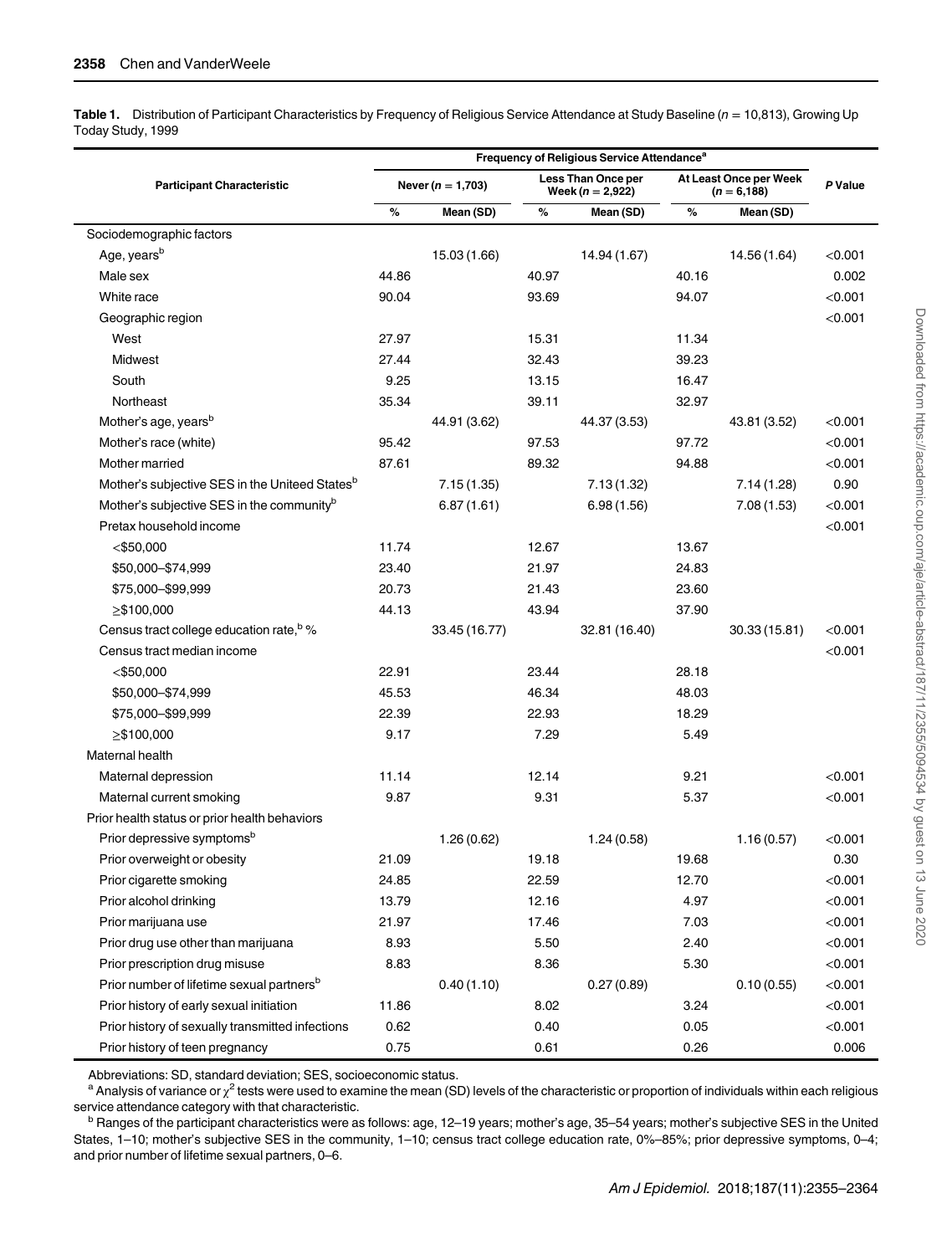<span id="page-4-0"></span>Table 2. Religious Service Attendance in Adolescence and Health and Well-Being in Young Adulthood (n = 5,689–7,458<sup>a</sup>), Growing Up Today Study, 1999 to 2007, 2010, or 2013

|                                      | Religious Service Attendance Comparison |           |               |                         |                 |                                  |                |                         |  |
|--------------------------------------|-----------------------------------------|-----------|---------------|-------------------------|-----------------|----------------------------------|----------------|-------------------------|--|
| <b>Health and Well-Being Outcome</b> | Less Than Once per Week vs. Never       |           |               |                         |                 | At Least Once per Week vs. Never |                |                         |  |
|                                      | RR <sup>b</sup>                         | $\beta^c$ | 95% CI        | P Value Threshold       | RR <sup>b</sup> | $\beta^c$                        | 95% CI         | P Value Threshold       |  |
| Psychological well-being             |                                         |           |               |                         |                 |                                  |                |                         |  |
| Life satisfaction                    |                                         | 0.04      | $-0.05, 0.12$ |                         |                 | 0.13                             | 0.05, 0.21     | $<$ 0.0019 <sup>d</sup> |  |
| Positive affect                      |                                         | 0.09      | 0.01, 0.17    | < 0.05                  |                 | 0.18                             | 0.10, 0.25     | $<$ 0.0019 <sup>d</sup> |  |
| Self-esteem                          |                                         | 0.05      | $-0.03, 0.12$ |                         |                 | 0.07                             | $-0.00, 0.14$  |                         |  |
| <b>Emotional processing</b>          |                                         | 0.04      | $-0.04, 0.12$ |                         |                 | 0.03                             | $-0.05, 0.10$  |                         |  |
| Emotional expression                 |                                         | 0.04      | $-0.04, 0.12$ |                         |                 | 0.04                             | $-0.03, 0.12$  |                         |  |
| Character strengths                  |                                         |           |               |                         |                 |                                  |                |                         |  |
| Frequency of volunteering            |                                         | 0.13      | 0.06, 0.20    | $<$ 0.0019 <sup>d</sup> |                 | 0.28                             | 0.21, 0.35     | $<$ 0.0019 <sup>d</sup> |  |
| Sense of mission                     |                                         | 0.11      | 0.03, 0.19    | < 0.01                  |                 | 0.28                             | 0.20, 0.35     | $<$ 0.0019 <sup>d</sup> |  |
| Forgiveness of others                |                                         | 0.33      | 0.24, 0.41    | $<$ 0.0019 <sup>d</sup> |                 | 0.69                             | 0.61, 0.77     | $<$ 0.0019 <sup>d</sup> |  |
| Registered to vote                   | 1.04                                    |           | 1.01, 1.07    | < 0.01                  | 1.03            |                                  | 1.01, 1.06     | < 0.05                  |  |
| Physical health                      |                                         |           |               |                         |                 |                                  |                |                         |  |
| No. of physical health problems      |                                         | 0.10      | 0.02, 0.18    | < 0.05                  |                 | 0.02                             | $-0.05, 0.09$  |                         |  |
| Overweight/obesity                   | 0.98                                    |           | 0.89, 1.08    |                         | 1.01            |                                  | 0.92, 1.10     |                         |  |
| <b>Mental health</b>                 |                                         |           |               |                         |                 |                                  |                |                         |  |
| Depressive symptoms                  |                                         | $-0.03$   | $-0.11, 0.05$ |                         |                 | $-0.12$                          | $-0.19, -0.04$ | < 0.01                  |  |
| Depression diagnosis                 | 0.90                                    |           | 0.76, 1.06    |                         | 0.87            |                                  | 0.75, 1.01     |                         |  |
| Anxiety symptoms                     |                                         | 0.03      | $-0.05, 0.11$ |                         |                 | $-0.04$                          | $-0.11, 0.04$  |                         |  |
| Anxiety diagnosis                    | 1.01                                    |           | 0.84, 1.22    |                         | 0.89            |                                  | 0.75, 1.07     |                         |  |
| Probable PTSD                        | 0.87                                    |           | 0.67, 1.13    |                         | 0.72            |                                  | 0.57, 0.93     | < 0.01                  |  |
| <b>Health behaviors</b>              |                                         |           |               |                         |                 |                                  |                |                         |  |
| Cigarette smoking                    | 0.99                                    |           | 0.88, 1.11    |                         | 0.85            |                                  | 0.76, 0.96     | < 0.01                  |  |
| Frequent binge drinking              | 1.05                                    |           | 0.95, 1.17    |                         | 0.97            |                                  | 0.87, 1.07     |                         |  |
| Marijuana use                        | 0.99                                    |           | 0.93, 1.04    |                         | 0.83            |                                  | 0.78, 0.88     | $<$ 0.0019 <sup>d</sup> |  |
| Any other illicit drug use           | 0.92                                    |           | 0.75, 1.13    |                         | 0.67            |                                  | 0.55, 0.81     | $<$ 0.0019 <sup>d</sup> |  |
| Prescription drug misuse             | 1.02                                    |           | 0.90, 1.15    |                         | 0.84            |                                  | 0.74, 0.95     | < 0.01                  |  |
| Number of lifetime sexual partners   |                                         | $-0.02$   | $-0.09, 0.04$ |                         |                 | $-0.28$                          | $-0.34, -0.21$ | $<$ 0.0019 <sup>d</sup> |  |
| Early sexual initiation              | 0.91                                    |           | 0.78, 1.06    |                         | 0.65            |                                  | 0.55, 0.77     | $<$ 0.0019 <sup>d</sup> |  |
| History of STIs                      | 0.99                                    |           | 0.82, 1.20    |                         | 0.79            |                                  | 0.66, 0.95     | < 0.05                  |  |
| Teen pregnancy                       | 0.81                                    |           | 0.47, 1.37    |                         | 0.76            |                                  | 0.45, 1.28     |                         |  |
| Abnormal Pap test results            | 0.87                                    |           | 0.75, 1.02    |                         | 0.82            |                                  | 0.71, 0.95     | < 0.01                  |  |

Abbreviations: CI, confidence interval; PTSD, posttraumatic stress disorder; RR, risk ratio; STIs, sexually transmitted infections.<br><sup>a</sup> The full analytic sample was restricted to those who had valid data on religious servi varied depending on the number of missing values for each outcome under investigation. Missing data on the covariates were imputed from previous questionnaire years; if no such data were available, missing data were imputed as the mean values (continuous variables) or values of the largest category (categorical variables) of the nonmissing data. All models were controlled for participants' age, race, sex, geographic region, and prior health status or prior health behaviors (prior depressive symptoms, overweight/obesity, smoking, drinking, marijuana use, other drug use, prescription drug misuse, number of sexual partners, early sexual initiation, history of sexually transmitted infections, history of teen pregnancy), as well as their mother's age, race, marital status, socioeconomic status (subjective socioeconomic status, household income, census tract college education

rate, and census tract median income), depression, and smoking.<br><sup>b</sup> The effect estimates for the outcomes of probable PTSD, any other illicit drug use, and teen pregnancy were odds ratios; these outcomes were rare (prevalence <10%), so the odds ratios would approximate the RRs. The effect estimates for other dichotomized outcomes were RRs.<br><sup>c</sup> All continuous outcomes were standardized (mean = 0, standard deviation, 1), and  $\beta$ 

in a monotonic fashion; compared with never praying or meditating, doing so 1–6 times per week was related to greater emotional expression, fewer depressive symptoms, and fewer sexual partners. When prayer or meditation and service attendance were simultaneously included in the model, the associations of at least daily versus never praying or meditating with emotional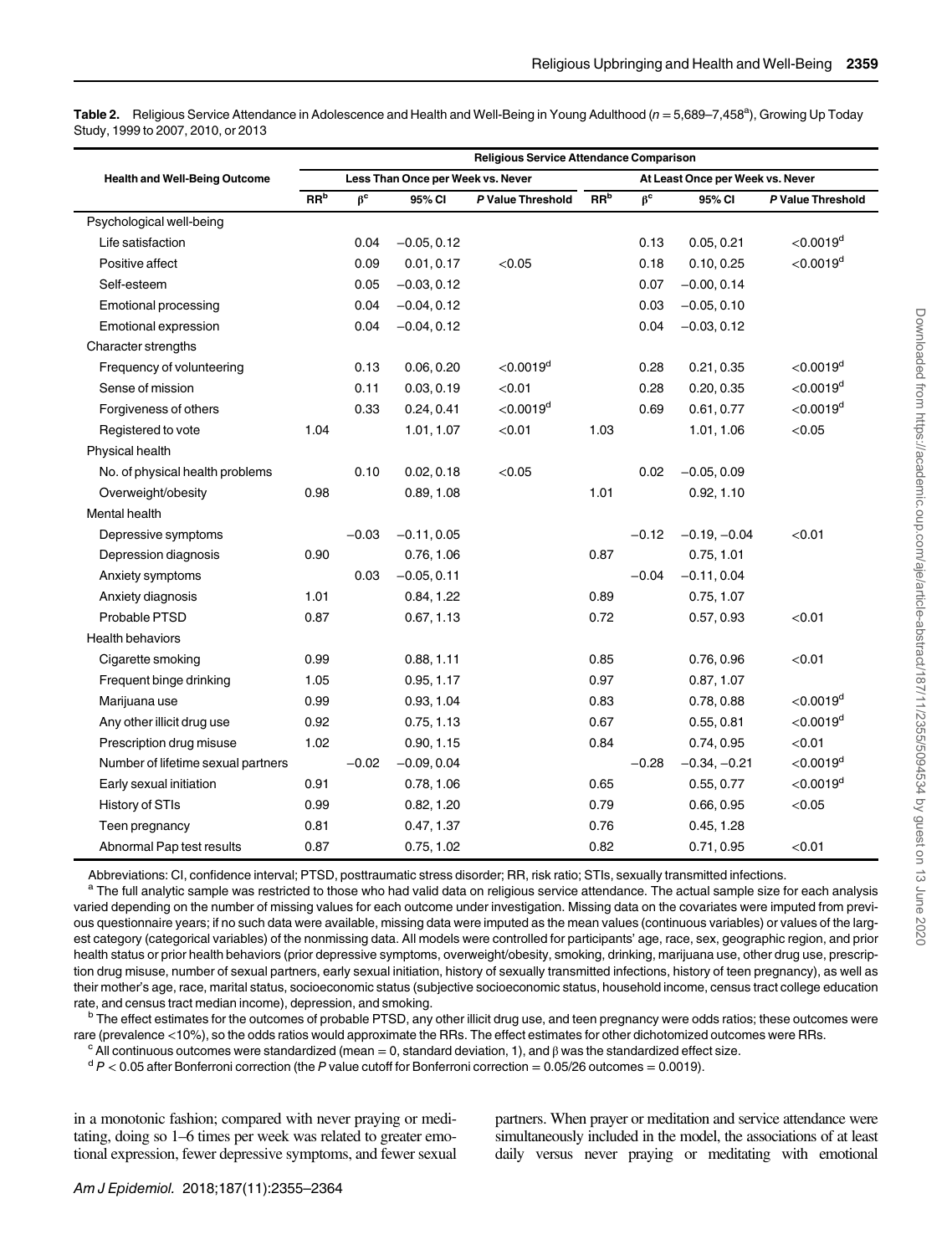<span id="page-5-0"></span>Table 3. Prayer or Meditation in Adolescence and Health and Well-Being in Young Adulthood (n = 5,689–7,448<sup>a</sup>), Growing Up Today Study, 1999 to 2007, 2010, or 2013

|                                          | <b>Prayer or Meditation Comparison</b> |           |                         |                             |                                              |                              |                                             |                             |                    |                                |                       |                         |  |
|------------------------------------------|----------------------------------------|-----------|-------------------------|-----------------------------|----------------------------------------------|------------------------------|---------------------------------------------|-----------------------------|--------------------|--------------------------------|-----------------------|-------------------------|--|
| <b>Health and Well-Being</b>             | Less Than Once per Week vs. Never      |           |                         |                             |                                              | 1-6 Times per Week vs. Never |                                             |                             |                    | Once per Day or More vs. Never |                       |                         |  |
| Outcome                                  | RR <sup>b</sup>                        | $\beta^c$ | 95% CI                  | P Value<br><b>Threshold</b> | $\ensuremath{\mathsf{RR}^\mathrm{b}}\xspace$ | $\beta^c$                    | 95% CI                                      | P Value<br><b>Threshold</b> | ${\rm RR}^{\rm b}$ | $\beta^c$                      | 95% CI                | P Value<br>Threshold    |  |
| Psychological well-<br>being             |                                        |           |                         |                             |                                              |                              |                                             |                             |                    |                                |                       |                         |  |
| Life satisfaction                        |                                        |           | $0.05 -0.04, 0.13$      |                             |                                              | 0.10                         | 0.02, 0.17                                  | < 0.05                      |                    | 0.12                           | 0.04, 0.20            | < 0.01                  |  |
| Positive affect                          |                                        |           | $0.07 -0.01, 0.15$      |                             |                                              | 0.11                         | 0.04, 0.18                                  | < 0.01                      |                    | 0.16                           | 0.08, 0.23            | $<$ 0.0019 <sup>d</sup> |  |
| Self-esteem                              |                                        |           | $0.01 -0.07, 0.09$      |                             |                                              | 0.10                         | 0.02, 0.18                                  | < 0.05                      |                    | 0.08                           | 0.00, 0.15            | < 0.05                  |  |
| Emotional<br>processing                  |                                        |           | $0.03 -0.05, 0.12$      |                             |                                              | 0.10                         | 0.02, 0.18                                  | < 0.05                      |                    | 0.13                           | 0.06, 0.21            | $<$ 0.0019 <sup>d</sup> |  |
| Emotional<br>expression                  |                                        | 0.08      | 0.00, 0.17 < 0.05       |                             |                                              | 0.13                         | 0.06, 0.21                                  | $<$ 0.0019 <sup>d</sup>     |                    | 0.15                           | 0.07, 0.22            | $<$ 0.0019 <sup>d</sup> |  |
| Character strengths                      |                                        |           |                         |                             |                                              |                              |                                             |                             |                    |                                |                       |                         |  |
| Frequency of<br>volunteering             |                                        | 0.14      | $0.07, 0.22 < 0.0019^d$ |                             |                                              | 0.27                         | 0.20, 0.34                                  | $<$ 0.0019 <sup>d</sup>     |                    | 0.36                           | 0.29, 0.43            | $<$ 0.0019 <sup>d</sup> |  |
| Sense of mission                         |                                        | 0.14      | $0.05, 0.22 < 0.0019^d$ |                             |                                              | 0.21                         | 0.13, 0.28                                  | $<$ 0.0019 <sup>d</sup>     |                    | 0.43                           | 0.36, 0.51            | $<$ 0.0019 <sup>d</sup> |  |
| Forgiveness of<br>others                 |                                        | 0.37      | $0.29, 0.46 < 0.0019^d$ |                             |                                              | 0.60                         | 0.52, 0.68                                  | $<$ 0.0019 <sup>d</sup>     |                    | 0.83                           | 0.75, 0.91            | $<$ 0.0019 <sup>d</sup> |  |
| Registered to vote                       | 1.01                                   |           | 0.99, 1.04              |                             | 1.01                                         |                              | 0.99, 1.04                                  |                             | 1.03               |                                | 1.00, 1.05            | < 0.05                  |  |
| Physical health                          |                                        |           |                         |                             |                                              |                              |                                             |                             |                    |                                |                       |                         |  |
| Number of<br>physical health<br>problems |                                        | 0.10      | 0.02, 0.18 < 0.05       |                             |                                              |                              | $0.02 -0.05, 0.10$                          |                             |                    | 0.08                           | 0.01, 0.15            | < 0.05                  |  |
| Overweight/<br>obesity                   | 1.02                                   |           | 0.92, 1.13              |                             | 0.99                                         |                              | 0.90.1.10                                   |                             | 1.00               |                                | 0.91, 1.10            |                         |  |
| <b>Mental health</b>                     |                                        |           |                         |                             |                                              |                              |                                             |                             |                    |                                |                       |                         |  |
| Depressive<br>symptoms                   |                                        |           | $-0.07 -0.16, 0.01$     |                             |                                              |                              | $-0.15$ $-0.22, -0.07$ <0.0019 <sup>d</sup> |                             |                    | $-0.09$                        | $-0.16, -0.01 < 0.05$ |                         |  |
| Depression<br>diagnosis                  | 0.93                                   |           | 0.78, 1.10              |                             | 0.95                                         |                              | 0.80, 1.12                                  |                             | 0.88               |                                | 0.74, 1.03            |                         |  |
| Anxiety symptoms                         |                                        |           | $0.02 -0.06, 0.10$      |                             |                                              | 0.00                         | $-0.08, 0.07$                               |                             |                    |                                | $0.04 -0.03, 0.11$    |                         |  |
| Anxiety diagnosis                        | 1.00                                   |           | 0.82, 1.23              |                             | 1.00                                         |                              | 0.82, 1.21                                  |                             | 0.96               |                                | 0.79, 1.16            |                         |  |
| Probable PTSD                            | 0.72                                   |           | 0.53, 0.97 < 0.05       |                             | 0.93                                         |                              | 0.72, 1.21                                  |                             | 0.94               |                                | 0.73, 1.22            |                         |  |
|                                          |                                        |           |                         |                             |                                              |                              |                                             |                             |                    |                                |                       | <b>Table continues</b>  |  |

processing, emotional expression, volunteering, sense of mission, forgiveness, drug use, number of sexual partners, and history of STIs still held (Web Table 7); associations were attenuated, though some remained, when instead controlling for young adult, rather than adolescent, service attendance (Web Table 8).

#### Sensitivity analyses for unmeasured confounding

To assess the robustness of the observed associations to unmeasured confounding, we calculated E-values [\(33](#page-9-0)) for the associations of religious service attendance (at least weekly vs. never) and prayer or meditation (at least daily vs. never) with various outcomes (Table [4\)](#page-7-0). In the present study, there is evidence suggesting that some of the observed associations were likely robust to unmeasured confounding. This is especially true with the character outcomes, drug use, and sexual behaviors. For example, as noted in Table [4](#page-7-0), an unmeasured confounder would need to be associated with both service attendance and volunteering by risk ratios of 1.90 each to fully explain away the observed association of at least weekly (vs. never) attendance of services with volunteering and by 1.72-fold each to shift the lower confidence limit for the estimate to include the null value, above and beyond the measured covariates.

### **DISCUSSION**

There is growing interest in promoting protective factors that lead to better health, beyond the traditional approach that focuses on reducing risk factors for diseases [\(34\)](#page-9-0). Once risk factors are established, it can be difficult to restore a healthy state. It may be more effective to promote and maintain health and well-being starting in early life [\(35](#page-9-0)). Results from the present study suggest that religious involvement in adolescence may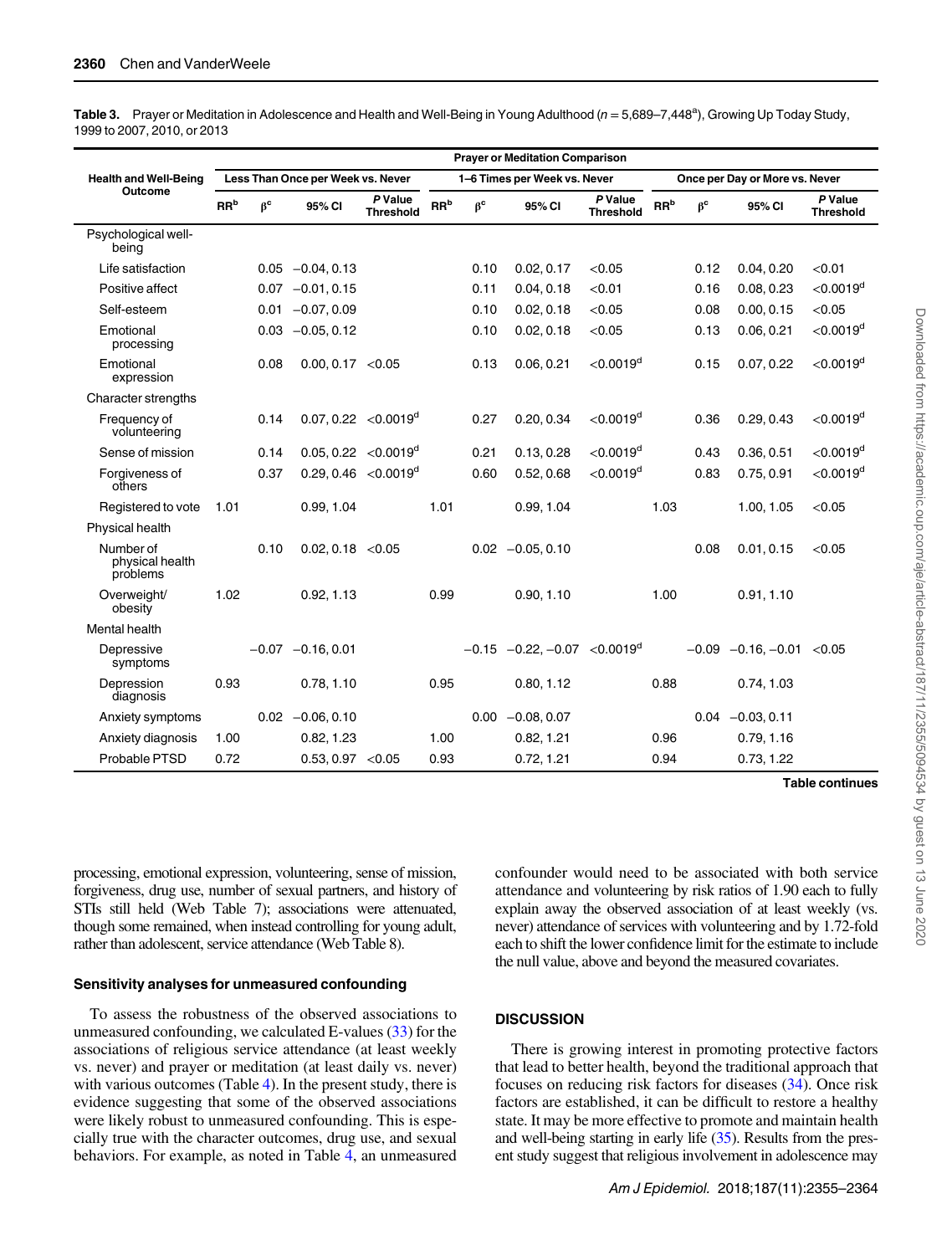|                                         | <b>Prayer or Meditation Comparison</b> |                                   |                     |                             |                 |                              |                                                |                             |                 |                                |                                                   |                             |  |
|-----------------------------------------|----------------------------------------|-----------------------------------|---------------------|-----------------------------|-----------------|------------------------------|------------------------------------------------|-----------------------------|-----------------|--------------------------------|---------------------------------------------------|-----------------------------|--|
| <b>Health and Well-Being</b><br>Outcome |                                        | Less Than Once per Week vs. Never |                     |                             |                 | 1-6 Times per Week vs. Never |                                                |                             |                 | Once per Day or More vs. Never |                                                   |                             |  |
|                                         | RR <sup>b</sup>                        | $\beta^c$                         | 95% CI              | P Value<br><b>Threshold</b> | RR <sup>b</sup> | $\beta^c$                    | 95% CI                                         | P Value<br><b>Threshold</b> | RR <sup>b</sup> | $\beta^c$                      | 95% CI                                            | P Value<br><b>Threshold</b> |  |
| <b>Health behaviors</b>                 |                                        |                                   |                     |                             |                 |                              |                                                |                             |                 |                                |                                                   |                             |  |
| Cigarette smoking                       | 0.98                                   |                                   | 0.86, 1.11          |                             | 0.99            |                              | 0.88, 1.12                                     |                             | 0.89            |                                | 0.78, 1.00                                        | < 0.05                      |  |
| Frequent binge<br>drinking              | 0.97                                   |                                   | 0.87, 1.09          |                             | 1.00            |                              | 0.90, 1.10                                     |                             | 0.91            |                                | 0.82, 1.01                                        |                             |  |
| Marijuana use                           | 0.99                                   |                                   | 0.93, 1.05          |                             | 0.92            |                              | 0.87, 0.97                                     | < 0.01                      | 0.75            |                                | 0.71, 0.80                                        | $<$ 0.0019 <sup>d</sup>     |  |
| Any other illicit<br>drug use           | 0.91                                   |                                   | 0.74, 1.12          |                             | 0.75            |                              | 0.62, 0.92                                     | < 0.01                      | 0.56            |                                | 0.46, 0.69                                        | $<$ 0.0019 <sup>d</sup>     |  |
| Prescription drug<br>misuse             | 0.90                                   |                                   | 0.79, 1.02          |                             | 0.88            |                              | 0.78, 0.99                                     | < 0.05                      | 0.72            |                                | 0.64, 0.82                                        | $<$ 0.0019 <sup>d</sup>     |  |
| Number of lifetime<br>sexual partners   |                                        |                                   | $-0.05 -0.12, 0.02$ |                             |                 |                              | $-0.13$ $-0.20, -0.07$ $< 0.0019$ <sup>d</sup> |                             |                 |                                | $-0.40$ $-0.46$ , $-0.34$ $< 0.0019$ <sup>d</sup> |                             |  |
| Early sexual<br>initiation              | 1.05                                   |                                   | 0.89, 1.24          |                             | 0.84            |                              | 0.71, 1.00                                     |                             | 0.70            |                                | 0.59, 0.84                                        | $<$ 0.0019 <sup>d</sup>     |  |
| History of STIs                         | 0.90                                   |                                   | 0.68, 1.18          |                             | 0.83            |                              | 0.64, 1.08                                     |                             | 0.60            |                                | 0.47, 0.78                                        | $<$ 0.0019 <sup>d</sup>     |  |
| Teen pregnancy                          | 0.87                                   |                                   | 0.50, 1.52          |                             | 0.64            |                              | 0.36, 1.15                                     |                             | 0.88            |                                | 0.52, 1.48                                        |                             |  |
| Abnormal Pap test<br>results            | 0.82                                   |                                   | 0.70, 0.98          | < 0.05                      | 0.95            |                              | 0.81, 1.11                                     |                             | 0.74            |                                | 0.63, 0.88                                        | $<$ 0.0019 <sup>d</sup>     |  |

#### Table 3. Continued

Abbreviations: CI, confidence interval; PTSD, posttraumatic stress disorder; RR, risk ratio; STIs, sexually transmitted infections.<br><sup>a</sup> The full analytic sample was restricted to those who had valid data on frequency of pr sis varied depending on the number of missing values for each outcome under investigation. Missing data on the covariates were imputed from previous questionnaire years; if no such data were available, missing were imputed as the mean values (continuous variables) or values of the largest category (categorical variables) of the nonmissing data. All models were controlled for participants' age, race, sex, geographic region, and prior health status or prior health behaviors (prior depressive symptoms, overweight/obesity, smoking, drinking, marijuana use, other drug use, prescription drug misuse, number of sexual partners, early sexual initiation, history of sexually transmitted infections, history of teen pregnancy), as well as their mother's age, race, marital status, socioeconomic status (subjective socioeconomic status, household income, census tract college education rate, and census tract median income), depression, and smoking.<br><sup>b</sup> The effect estimates for the outcomes of probable PTSD, any other illicit drug use, and teen pregnancy were odds ratios; these outcomes were

rare (prevalence <10%), so the odds ratios would approximate the RRs. The effect estimates for other dichotomized outcomes were RRs.<br>
<sup>c</sup> All continuous outcomes were standardized (mean = 0, standard deviation, 1), and  $\$ 

be one such protective factor for a range of health and wellbeing outcomes [\(20](#page-9-0)).

Consistent with prior literature, our results suggest associations of frequent religious participation in adolescence with greater subsequent psychological well-being, character strengths, and lower risks of mental illness and several health behaviors [\(36](#page-9-0)–[38](#page-9-0)). For instance, congruent with prior meta-analyses of mostly cross-sectional adolescent studies on religion and health behaviors [\(37](#page-9-0), [38\)](#page-9-0), we found reduced probabilities of drug use and several sexual behaviors among religiously observant adolescents. Also, consistent with results from a prior meta-analysis of religion and forgiveness [\(39\)](#page-9-0), we found a positive association of religious involvement with forgiveness in early life. Likewise, the effect size between religious involvement and depressive symptoms in the present study is similar to that from a metaanalysis (β =  $-0.09$ , 95% confidence interval:  $-0.11$ ,  $-0.08$ ) in which investigators integrated evidence across ages [\(40](#page-9-0)). In our study, there was little association between religious involvement and anxiety, which is in fact consistent with results from other prior longitudinal studies of adult populations [\(15](#page-9-0)) and contrasts with results from cross-sectional studies [\(16](#page-9-0)). Our study adds to prior literature by providing evidence from longitudinal data with

confounding control and also control for baseline values of the outcome variables.

Contrary to our expectation, our results suggest that frequent prayer or meditation may be associated with more physical health problems. To our knowledge, the association between religion and adolescent physical health has not been wellstudied; we are not aware of any prior longitudinal work in this area using community samples of adolescents ([41](#page-9-0)). There is, however, evidence from clinical populations that individuals with chronic conditions are more likely to use private religious practices to cope with illness [\(41,](#page-9-0) [42\)](#page-9-0). Because of the lack of available data, we did not control for baseline physical health. The inverse association between prayer or meditation and physical health in the present study may in part be due to reverse causation. Those who already have physical health problems may be more likely to pray. It is also conceivable that those with religious beliefs may sometimes avoid medical care because of these beliefs or potentially thinking that the prayer will suffice for healing.

Service attendance is generally the strongest religious/spiritual predictor of health in nonclinical adult samples ([8](#page-9-0), [13](#page-9-0), [17](#page-9-0), [36\)](#page-9-0). In contrast, we found that compared with service attendance, prayer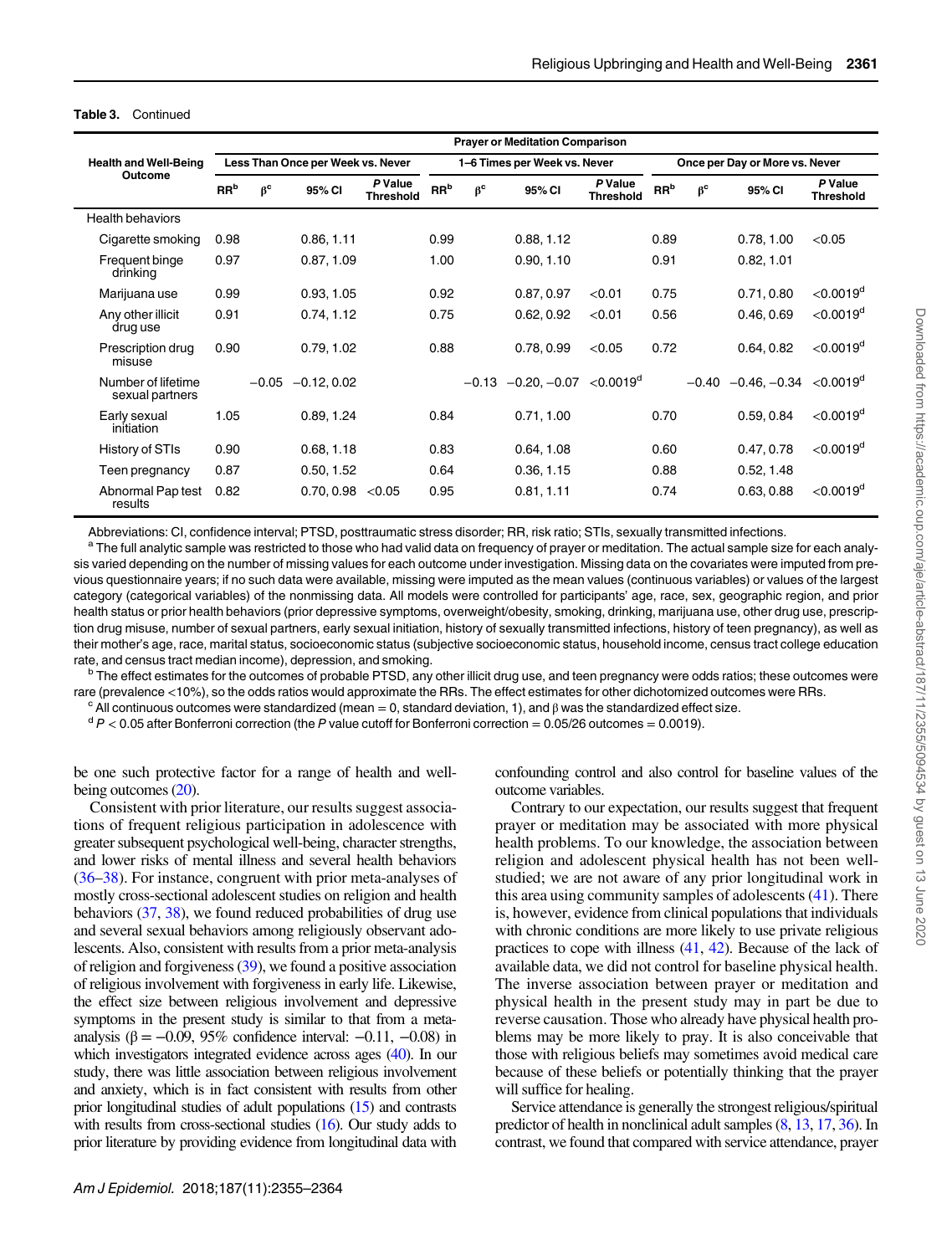<span id="page-7-0"></span>

| Table 4. Robustness to Unmeasured Confounding (E-Values <sup>a</sup> ) for Assessing the Causal Associations Between |
|----------------------------------------------------------------------------------------------------------------------|
| Religious Upbringing in Adolescence and Health and Well-Being in Young Adulthood ( $n = 5.681 - 7.458^a$ ), Growing  |
| Up Today Study, 2007, 2010, or 2013                                                                                  |

|                                            | <b>Religious Service Attendance</b> |                           | <b>Prayer or Meditation</b>      |                           |  |  |
|--------------------------------------------|-------------------------------------|---------------------------|----------------------------------|---------------------------|--|--|
| <b>Health and Well-Being Outcome</b>       | For Effect Estimate <sup>b</sup>    | For CI Limit <sup>c</sup> | For Effect Estimate <sup>b</sup> | For CI Limit <sup>c</sup> |  |  |
| Life satisfaction                          | 1.50                                | 1.28                      | 1.47                             | 1.25                      |  |  |
| Positive affect                            | 1.64                                | 1.44                      | 1.58                             | 1.38                      |  |  |
| Self-esteem                                | 1.33                                | 1.00                      | 1.36                             | 1.07                      |  |  |
| <b>Emotional processing</b>                | 1.20                                | 1.00                      | 1.50                             | 1.28                      |  |  |
| Emotional expression                       | 1.23                                | 1.00                      | 1.56                             | 1.35                      |  |  |
| Frequency of volunteering                  | 1.90                                | 1.72                      | 2.12                             | 1.93                      |  |  |
| Sense of mission                           | 1.90                                | 1.71                      | 2.32                             | 2.11                      |  |  |
| Forgiveness of others                      | 3.15                                | 2.88                      | 3.68                             | 3.37                      |  |  |
| Registered to vote                         | 1.21                                | 1.11                      | 1.21                             | 1.08                      |  |  |
| Number of physical health problems         | 1.16                                | 1.00                      | 1.36                             | 1.10                      |  |  |
| Overweight/obesity                         | 1.11                                | 1.00                      | 1.00                             | 1.00                      |  |  |
| Depressive symptoms                        | 1.47                                | 1.25                      | 1.39                             | 1.13                      |  |  |
| Depression diagnosis                       | 1.56                                | 1.00                      | 1.53                             | 1.00                      |  |  |
| Anxiety symptoms                           | 1.23                                | 1.00                      | 1.23                             | 1.00                      |  |  |
| Anxiety diagnosis                          | 1.50                                | 1.00                      | 1.25                             | 1.00                      |  |  |
| Probable posttraumatic stress disorder     | 2.12                                | 1.36                      | 1.32                             | 1.00                      |  |  |
| Cigarette smoking                          | 1.63                                | 1.25                      | 1.50                             | 1.03                      |  |  |
| Binge drinking                             | 1.21                                | 1.00                      | 1.43                             | 1.00                      |  |  |
| Marijuana use                              | 1.70                                | 1.53                      | 2.00                             | 1.81                      |  |  |
| Any other illicit drug use                 | 2.35                                | 1.77                      | 2.97                             | 2.26                      |  |  |
| Prescription drug misuse                   | 1.67                                | 1.29                      | 2.12                             | 1.74                      |  |  |
| Number of lifetime sexual partners         | 1.90                                | 1.73                      | 2.23                             | 2.06                      |  |  |
| Early sexual initiation                    | 2.45                                | 1.92                      | 2.21                             | 1.67                      |  |  |
| History of sexually transmitted infections | 1.85                                | 1.29                      | 2.72                             | 1.88                      |  |  |
| Teen pregnancy                             | 1.96                                | 1.00                      | 1.53                             | 1.00                      |  |  |
| Abnormal Pap test                          | 1.74                                | 1.29                      | 2.04                             | 1.53                      |  |  |

Abbreviation: CI, confidence interval.<br><sup>a</sup> See VanderWeele and Ding (33) for the formula for calculating E-values.

 $b$  The E-values for effect estimates are the minimum strength of association on the risk ratio scale that an unmeasured confounder would need to have with both the exposure and the outcome to fully explain away the observed associations of religious service attendance (at least weekly vs. never) and prayer or meditation (at least daily vs. never) with various health outcomes as shown in the last column of Tables [2](#page-4-0) and [3,](#page-5-0) conditional on the measured covariates. For example, an unmeasured confounder would need to be associated with both religious service attendance and forgiveness of others by risk ratios of 3.15 each, above and beyond the measured covariates, to fully explain away the observed association between at least weekly religious service attendance and forgiveness of others.<br><sup>c</sup> The E-values for the limit of the 95% CI closest to the null denote the minimum strength of association on the risk

ratio scale that an unmeasured confounder would need to have with both the exposure and the outcome to shift the confidence interval to include the null value, conditional on the measured covariates. For example, an unmeasured confounder would need to be associated with both religious service attendance and forgiveness of others by 2.88-fold each, above and beyond the measured covariates, to shift the lower limit of the CI for the observed association between at least weekly service attendance and forgiveness of others to include the null value.

or meditation had more robust associations with a number of outcomes, including emotional processing, emotional expression, number of physical health problems, prescription drug misuse, history of STIs, and abnormal Pap test results. The exceptions to this were for life satisfaction, positive affect, probable posttraumatic stress disorder, cigarette smoking, and early sexual initiation,

for which the associations with service attendance were stronger. In adolescent populations, service attendance may be a marker of parental service attendance patterns that may not persist into later life, whereas private religious practices may more closely correspond to their own service attendance patterns later in life [\(43\)](#page-9-0). Adjustment of the prayer or meditation analyses for young adult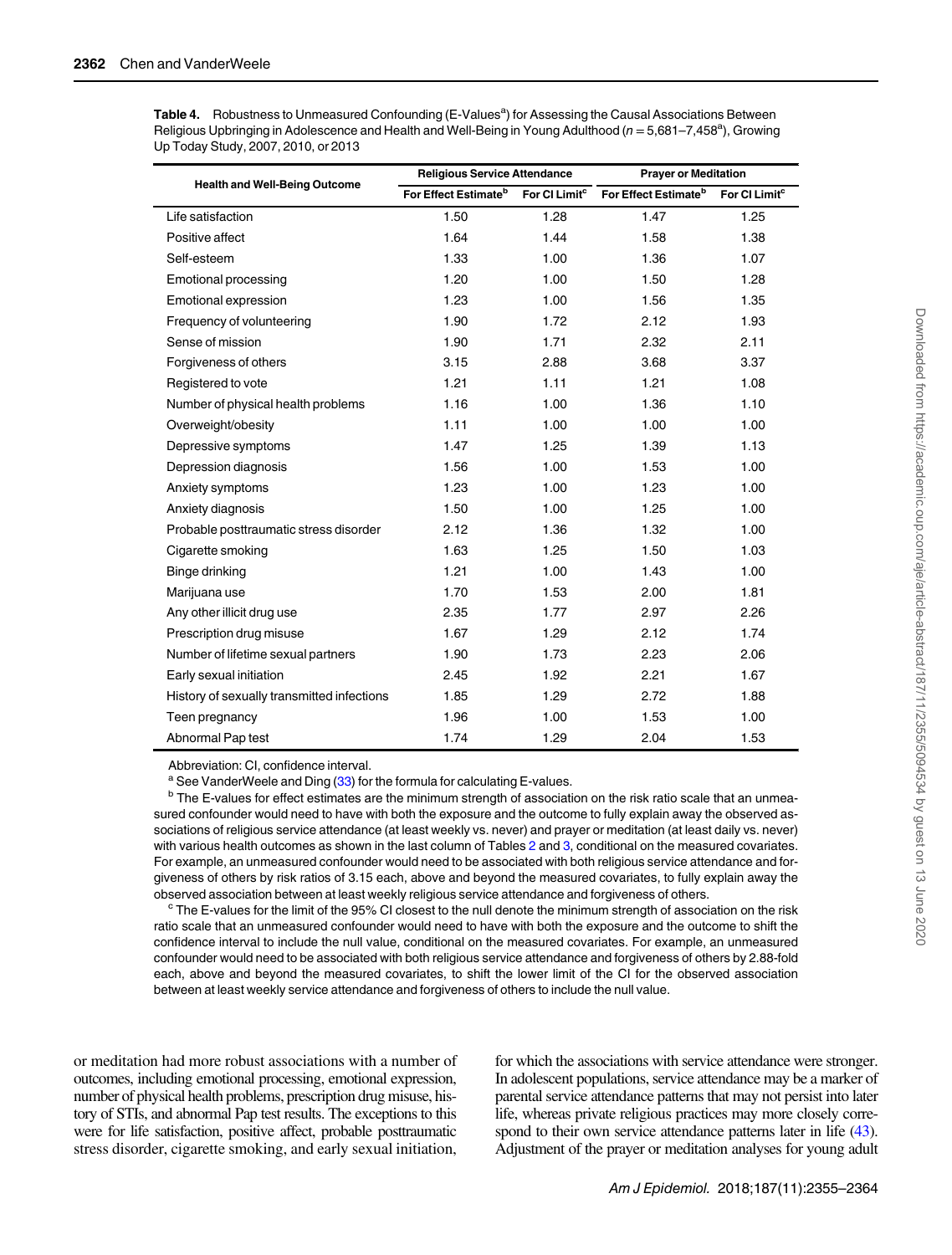<span id="page-8-0"></span>service attendance only partially attenuated the associations, perhaps suggesting some independent effect.

Adolescents are particularly vulnerable to heightened interest in pursuing thrill-seeking behaviors [\(18\)](#page-9-0). The behavioral norms and patterns formed in this period may, in fact, exert profound influences over the lifecourse  $(18)$ . For example, the initiation of smoking is more likely to occur in adolescence than in other stage of life, if it happens at all. Adolescents who have initiated smoking are also likely to continue smoking into adulthood [\(44\)](#page-9-0). Therefore, if a resilience factor can protect adolescents from initiating smoking, it may reduce their lifetime health risk substantially ([18](#page-9-0)). The present study adds to prior evidence suggesting that religious involvement in adolescence may serve as one such protective factor in not only reducing smoking but also in maintaining psychological well-being, developing character strengths, and reducing certain behaviors, as well as possibly also reducing depression. The beneficial effects of religious involvement in adolescence may function through a number of mechanisms. For instance, religion provides directives or personal virtue to help maintain self-control and develop negative attitudes toward certain behaviors ([45](#page-9-0)). Some religious groups promote beliefs that create meaning and practices that foster active coping, such as practicing forgiveness and meditation, which could help youth actively cope with stress [\(45\)](#page-9-0). Moreover, peer religious youth groups may be an important source of social support and adult role modeling, and they may be an avenue to direct peer influences on behavioral choices. Religious congregations could also connect adolescents to networks and resources in the broader community  $(41, 45)$  $(41, 45)$  $(41, 45)$ .

The present study advances beyond prior literature in a number of ways. First, we took an outcome-wide analytic approach to provide a broad picture of the role of religious participation during adolescence in relation to a wide range of health and wellbeing outcomes within the same sample, which helps synthesize previously scattered evidence on individual health outcomes in separate studies. Second, the longitudinal design and the followup periods of 8–14 years help establish temporal ordering for assessing causality. Third, the longitudinal data along with the adjustment for baseline values of the outcome variables help reduce the possibility of reverse causation, which has been identified as a major threat to assessing causal effects of religious practice [\(8\)](#page-9-0). The present study also used sensitivity analyses to assess the robustness of the associations to unmeasured confounding, which provides further evidence for assessing causality.

Our study is, however, subject to certain limitations. First, religious involvement was measured with 2 single items that were widely used in adults. These measures did not consider developmental characteristics of adolescents. For instance, adolescents' decisions on religious participation are likely shaped by both parents and peers. It may, therefore, be important to assess influences from both (e.g., pressure by parents to attend religious services and participation in peer religious youth groups) to facilitate understanding in a developmentally relevant frame-work [\(46\)](#page-9-0). Second, the results may be subject to residual confounding by parental religiousness(e.g., parental church attendance and parental religious affiliation) for which information was not available. However, we adjusted for baseline maternal depression and smoking status, which have both been linked to religious participation and to child outcomes [\(16,](#page-9-0) [47\)](#page-9-0). Results from the sensitivity analysis also suggest that a number of the observed associations are relatively robust to potential unmeasured confounding. As a further limitation, GUTS participants were mostly white, and their mothers all worked in the nursing field. Therefore, results of this study may not be generalizable to other populations.

There is evidence that religion is an important social deter-minant of health over the lifecourse ([18\)](#page-9-0). Religious participation in adulthood is, in many cases, a function of religious upbringing in early life  $(18)$  $(18)$ . Intergenerational transmission of religious values and practices occurs largely through parental modeling and is likely facilitated by close parent-child relationships [\(48\)](#page-9-0). Although decisions about religion are not shaped principally by health, for adolescents who already hold religious beliefs, encouraging service attendance and private practices may be meaningful avenues of development and support, possibly leading to better health and well-being.

### ACKNOWLEDGMENTS

Author affiliations: Department of Epidemiology, Harvard T.H. Chan School of Public Health, Boston, Massachusetts (Ying Chen, Tyler J. VanderWeele); and Human Flourishing Program, Institute for Quantitative Social Science, Harvard University, Cambridge, Massachusetts (Ying Chen, Tyler J. VanderWeele).

This work was funded by the Templeton Foundation (grant 52125) and the National Institutes of Health (grant ES017876). The National Institutes of Health supports the Nurses' Health Study II (grant UM1CA176726) and the Growing Up Today Study (grants R01HD045763, R01HD057368, R01HD066963, R01DA033974, K01DA023610, and K01DA034753).

We thank the Channing Division of Network Medicine, Department of Medicine, Brigham and Women's Hospital and Harvard Medical School for their support in conducting this study.

The funding agencies had no role in the data collection, analysis, or interpretation, nor were they involved in the writing or submission of this publication.

Conflict of interest: none declared.

### **REFERENCES**

- 1. Gallup. In depth: religion. [http://www.gallup.com/poll/1690/](http://www.gallup.com/poll/1690/religion.aspx.) [religion.aspx.](http://www.gallup.com/poll/1690/religion.aspx.) Accessed September 15, 2017.
- 2. Lugo L, Stencel S, Green J, et al. US Religious Landscape Survey. Washington, DC: Pew Research Center; 2008.
- 3. Cornwall M. The determinants of religious behavior: a theoretical model and empirical test. Soc Forces. 1989;68(2): 572–592.
- 4. Bengtson VL. Families and Faith: How Religion Is Passed Down Across Generations. New York, NY: Oxford University Press; 2013.
- 5. Astley J, Francis LJ. Critical Perspectives on Christian Education: A Reader on the Aims, Principles and Philosophy of Christian Education. Leominster, UK: Gracewing; 1994.
- 6. Voas D, Chaves M. Is the United States a counterexample to the secularization thesis? Am J Sociol. 2016;121(5): 1517–1556.